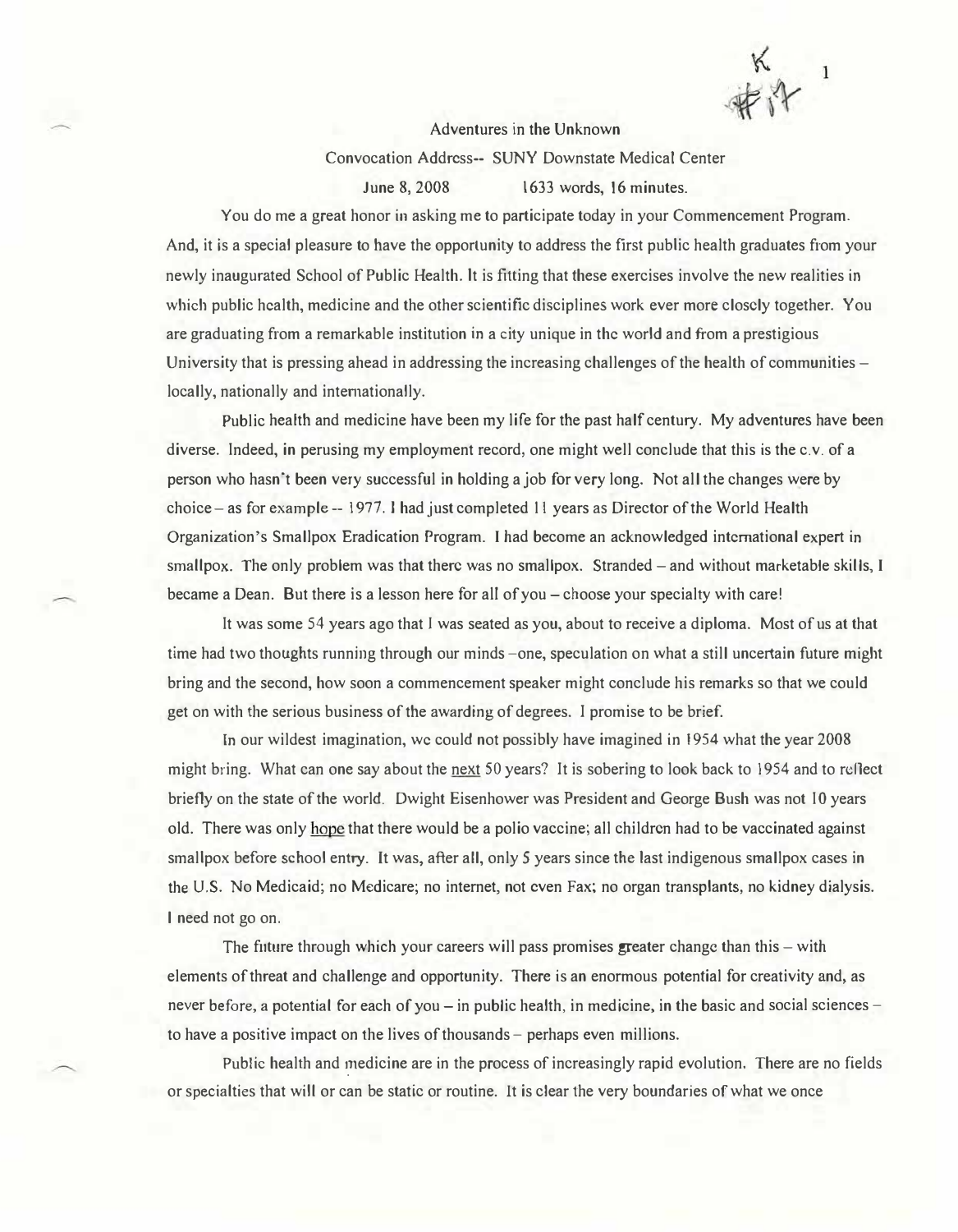identified as the provenance of medicine and those we considered to be the responsibility of public health are merging steadily. We are all increasingly concerned about the health of the community as a whole. Changes are in the offing for the basic funding of medical care, for medical record systems, for methods of communication and governance, for international relationships. Biotechnology and the basic sciences are pioneering whole new fields of knowledge related to health and disease. And  $-$  as never before  $-$  it is apparent that what happens in Europe or Africa, or Asia, or Latin America can have a major impact on our own and on the world's well-being- and the effects can be rapid and potentially catastrophic. Lest we forget, the first cases of what we call HJD-AIDS were detected little more than 20 years ago. Today, this is the fourth leading cause of death in the world.

I have been fortunate during my career to have been involved in a diverse but exciting series of adventures in medicine and public health. In these adventure, it has become increasingly difficult to know where public health stops and medicine and social policy begins. Early on in my career, while I was at CDC, I became involved with smallpox -concerned about our response should the disease be brought in the U.S. and about our vaccination policy. It seemed far more sensible to us to invest in eradicating the disease where it was a problem rather than trying build ever higher walls and to invest in ever more stringent and expensive barriers to keep it out. An effective Homeland Security program limited to the screening of international travelers and the vaccination of 15 million Americans every year seemed myopic indeed.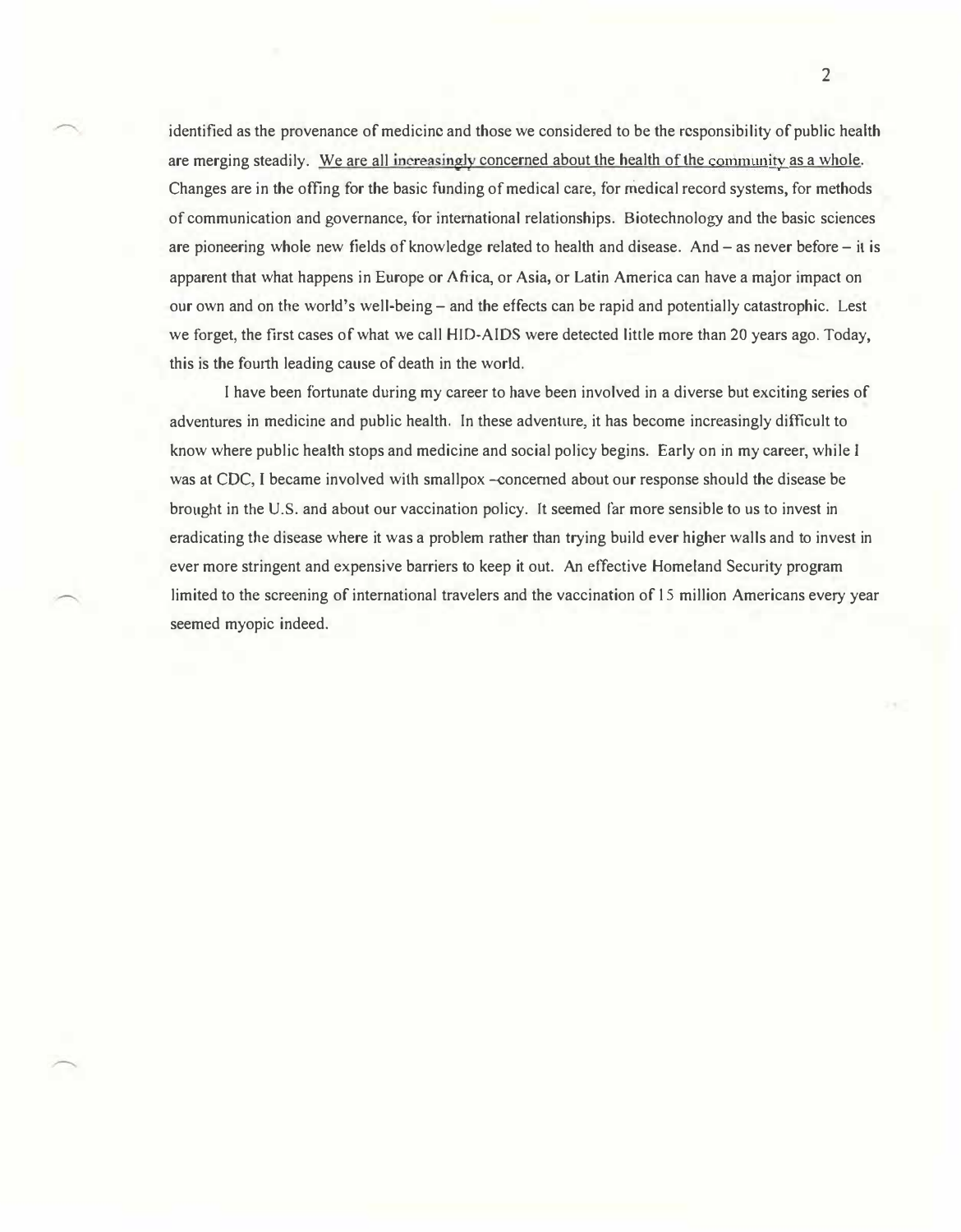To help decrease the risk of imported smallpox, we proposed a program to assist 20 West African countries in eradicating smallpox. Their population was more than 100 million and they inhabited an area about the size of the United States. Most were among the poorest and most highly infected. Surprisingly, the proposal was accepted by then President Johnson and I was designated Director. We were programmed to have just 54 American staff. ln screening for candidates, we put a primary emphasis on motivation, intelligence and youth. Most recruits were in their 20s and 30s; only two were over 40. One of the most difficult countries was Mali but we were successful in recrniting a young physician just completing his public health training  $-$  Dr. Pat Imperato, now Dean of your new school. He was  $-$  as  $1$ relatively inexperienced but optimistic and probably more hopeful than we had a right to be.

The program turned out to be a dramatic success and provided a major impetus to a global effort. It stopped smallpox transmission ahead of schedule, under budget and was widely acclaimed for demonstrating the potential for immunization programs. Having scarcely launched this program, 1 was asked to join WHO to direct a new global smallpox eradication program. We had a I 0 year goal but we missed it by just 9 months and 26 days. 1n the course of doing so, we served to establish a global program for immunization using 6 vaccines and this, in tum, birthed the campaign for polio eradication. It was a revolutionary change in public health practice.

It was during the 1990s that we became increasingly concerned about two particular problems for which we, as a nation, were ill-prepared. The first was that of the new and emerging infections and the question of whether we might encounter a new organism with the characteristics of HIV (a long incubation period) and the potential for rapid transmissibility as does influenza. In brief, a fatal, new organism that spread rapidly and infected many before we were even aware of its existence. The conclusion was that this was unlikely but not totally impossible. Bottom line- we needed to be more aware of disease throughout the world and with resources prepared to do the research and to respond. About this same time, it became known that the Soviet Union had been conducting a massive program to develop biological weapons - a program equivalent in size to their nuclear weapons program.

Thus, I became involved in endeavoring to persuade academia and government alike that we needed programs that could deal with both of these threats. My reward, after 9/1 I was to be drafted as an Assistant Secretary to develop a new Office in the Department of Health and Human Services. We named it the Office Public Health Emergency Preparedness. I was warned that this was not a very sexy name- that it should be called something like War against Bioterrorists or Soldiers against Bugs or some such. We argued that there many potential health disasters for which we needed to be better prepared – whether biological agents of hurricanes or tornados or whatever. The argument was reinforced by the Katrina debacle, the anthrax attacks and the threat of pandemic influenza. And, in the course of this, a bipartisan Congressional coalition formed and began to provide support for plans and organizations that